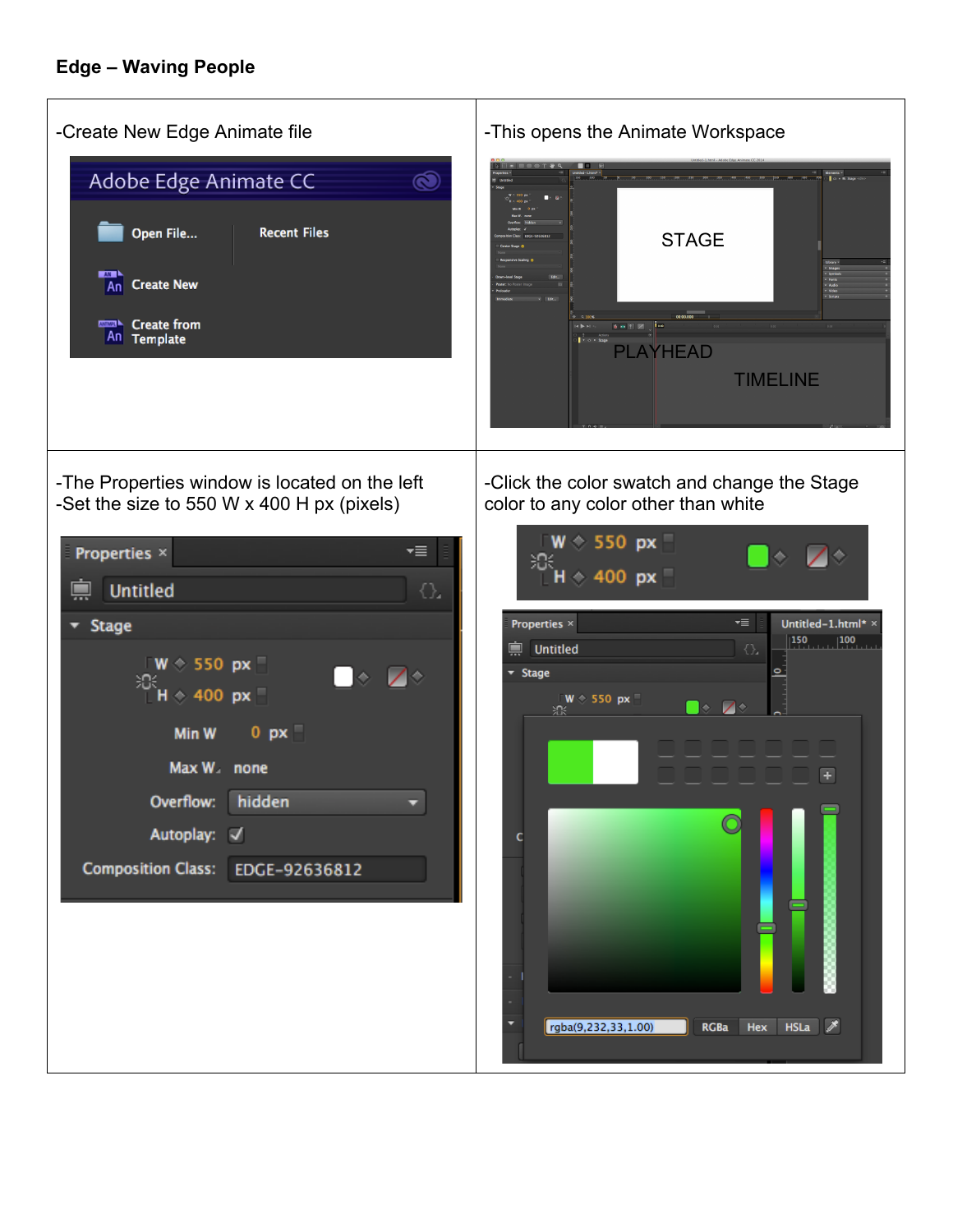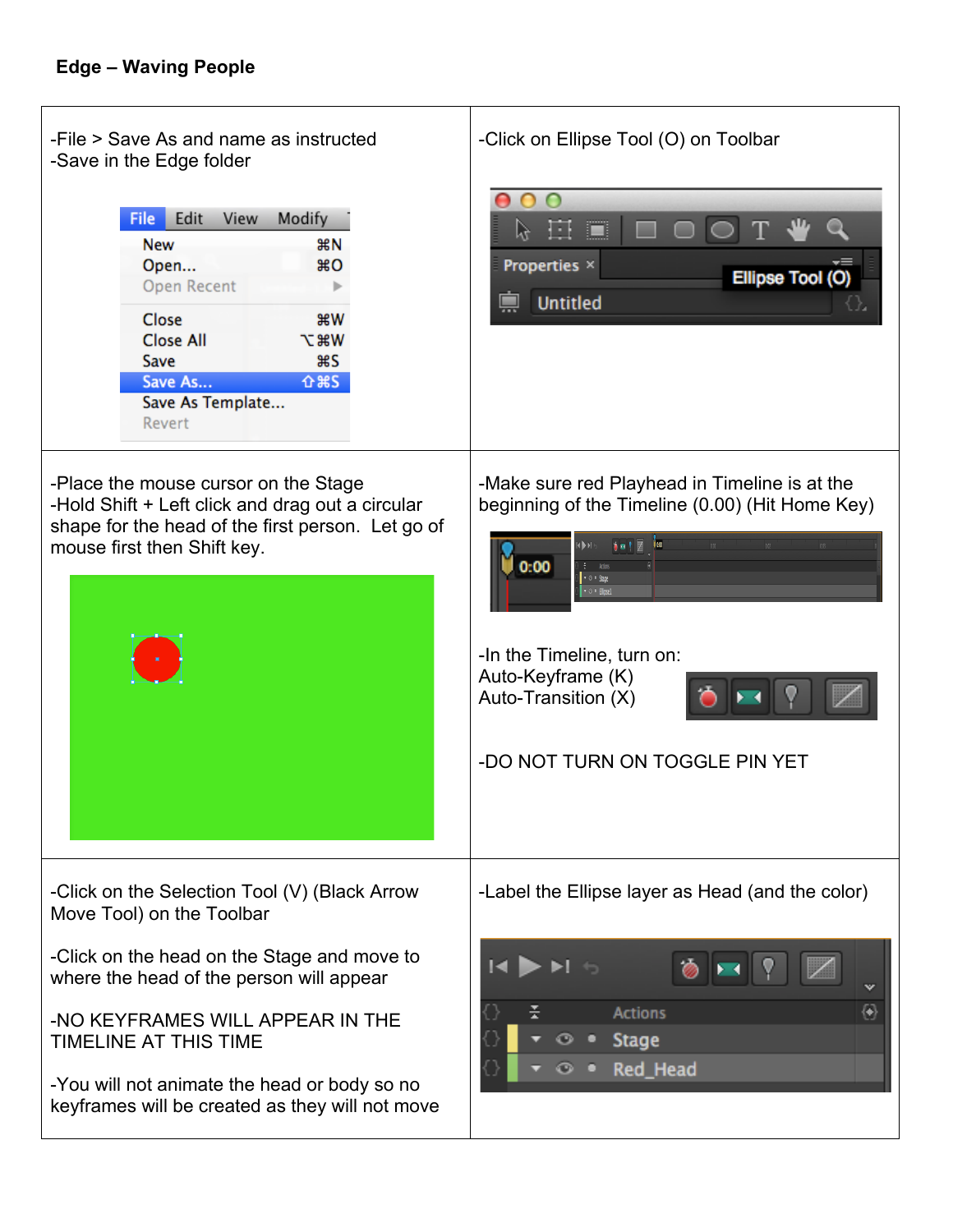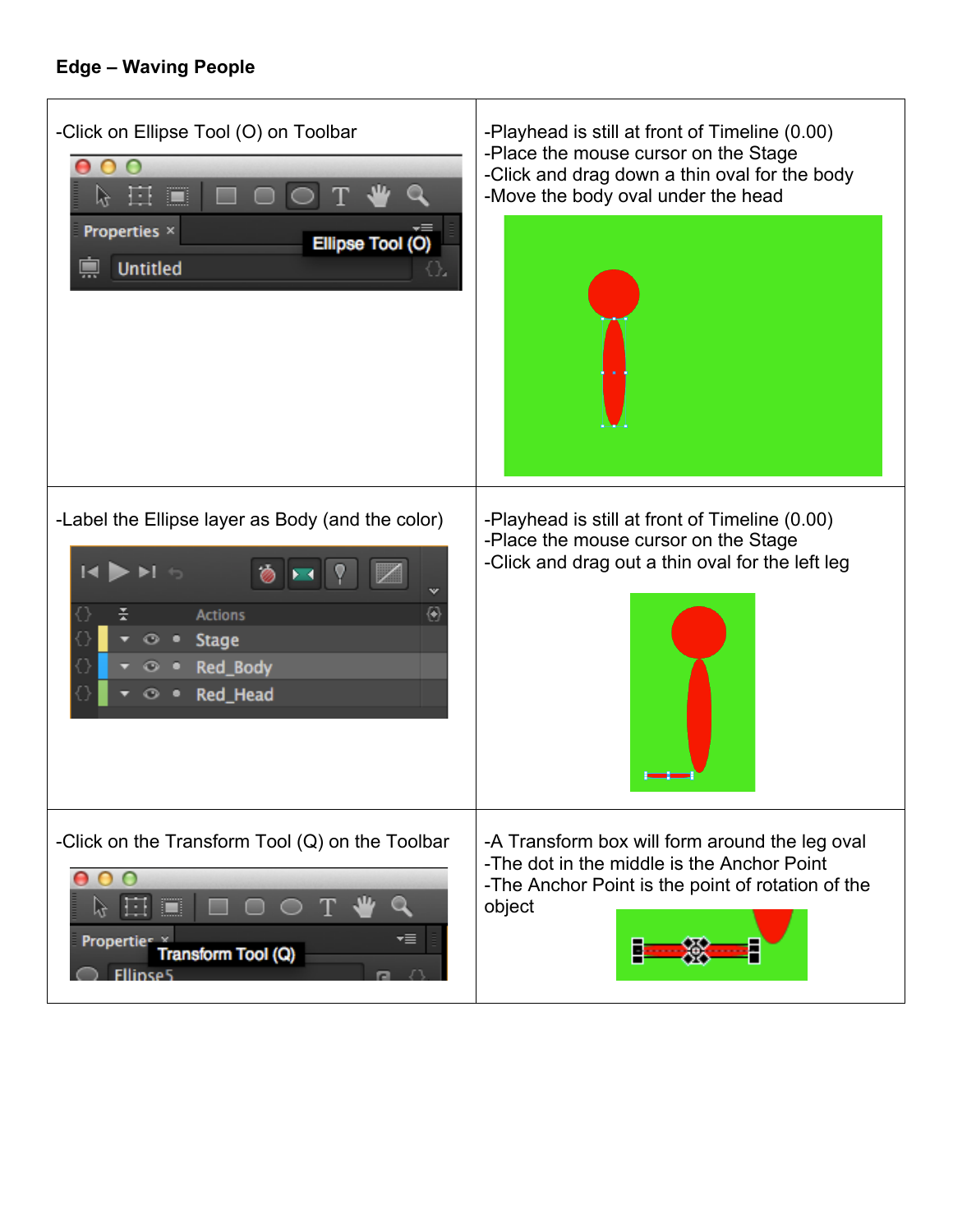-Command + to zoom in so you can see the anchor point better

-Move the anchor point to the middle far right



-Place the mouse outside the corner of the transform box and a curved circular arrow will appear. This will allow you to rotate the oval.

-Rotate the leg at an angle to the body and move till it touches the body for the left leg at the anchor point



-The far right middle square of the transform box will have a circle cross hair on it, when you move the anchor point to the correct position



-Label the Ellipse layer as L leg (and the color)

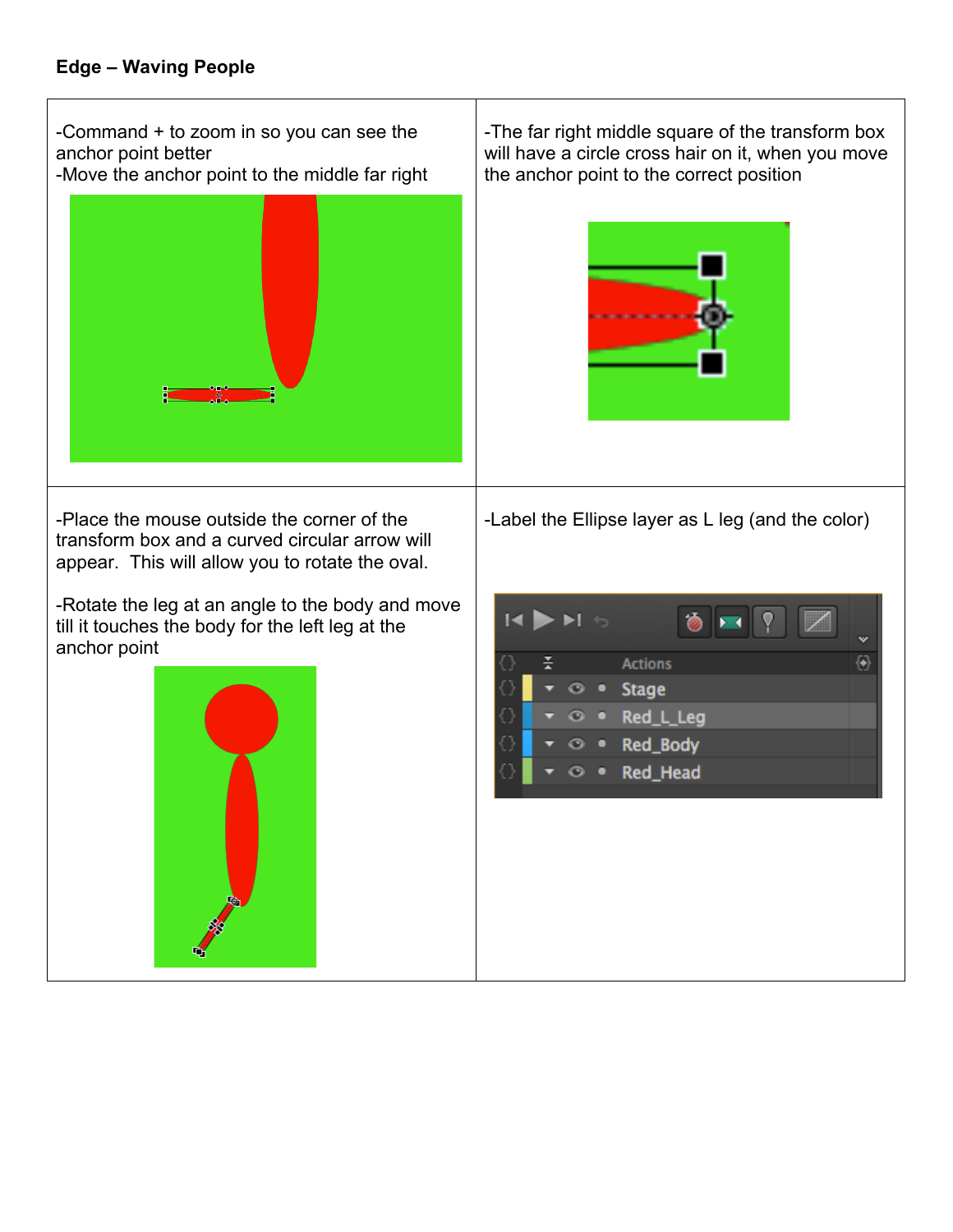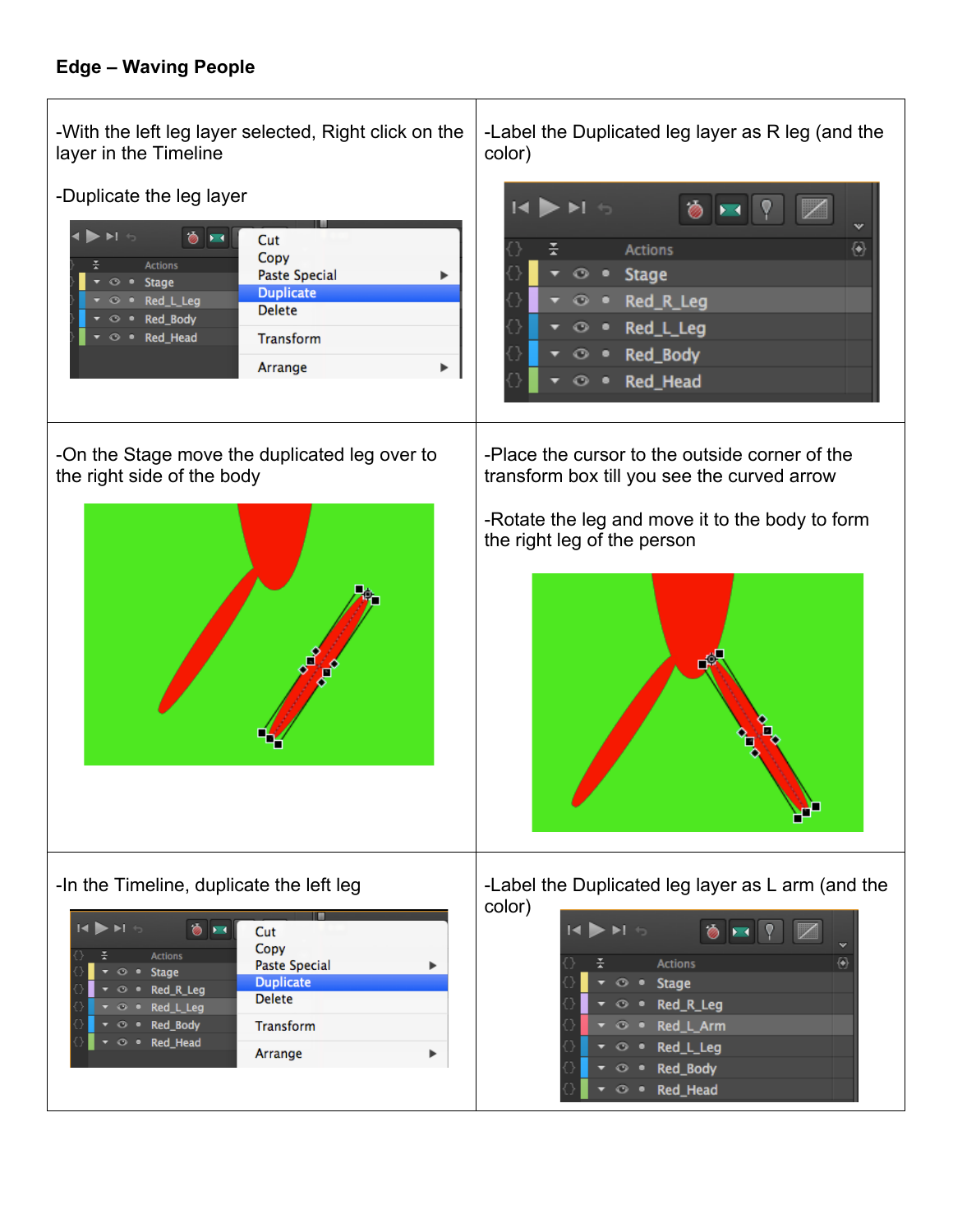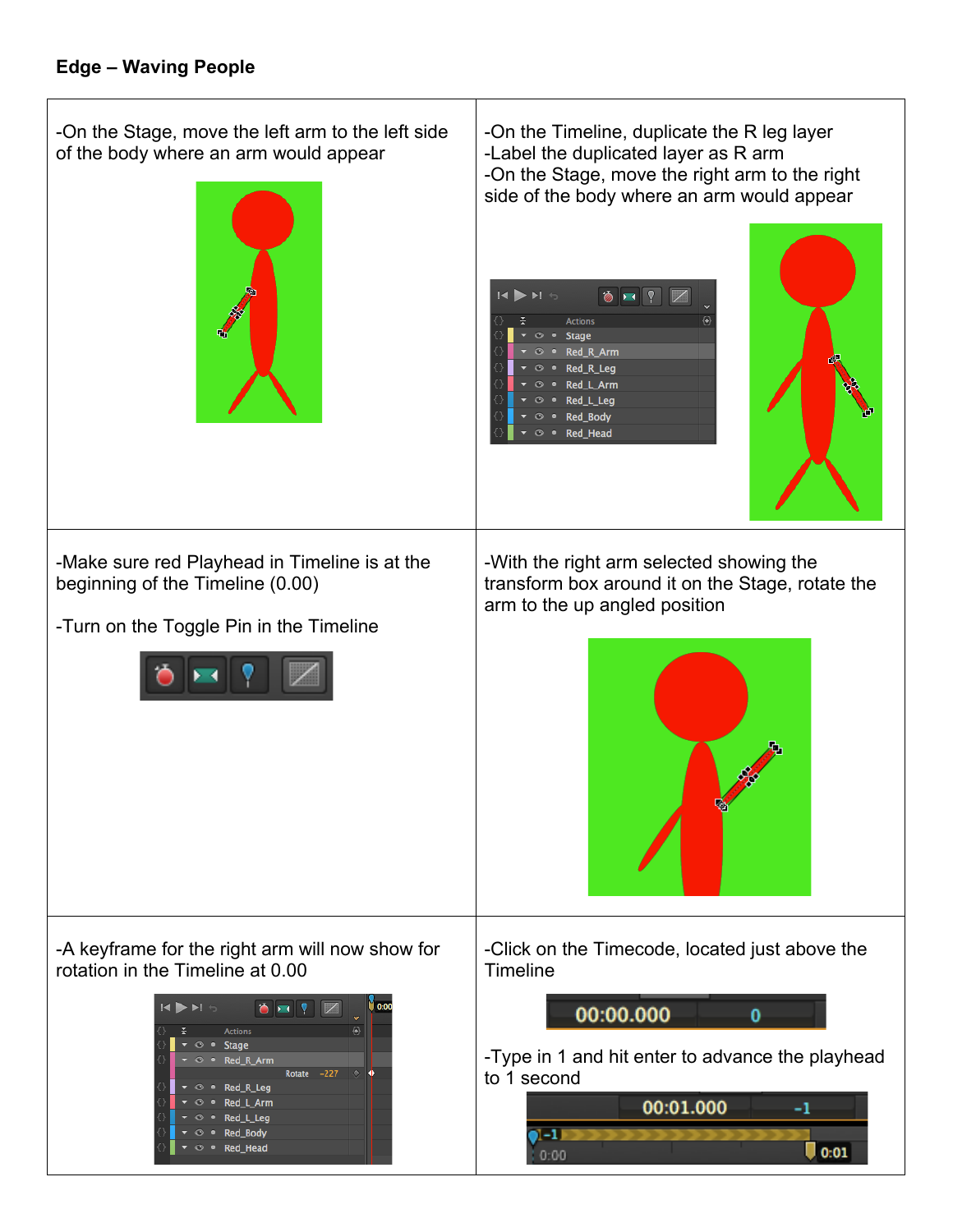-On the Stage, rotate the right arm to a down angled position



-Now that you have created an up and a down position for the arm, copy the keyframes to repeat an up and down motion.

-In the Timeline, click on the keyframe for the right arm at 0. The keyframe will turn an orange color

-Hold Command + C to copy the keyframe



-Now we need to copy and paste the down arm positions on the odd seconds

-In the Timeline, click on the keyframe for the right arm at 1. The keyframe will turn an orange color

-Hold Command + C to copy the keyframe

| <b>HING</b><br><b>ABSIS</b> |                         | 0:00<br>0:01                             |
|-----------------------------|-------------------------|------------------------------------------|
|                             | $\overline{\mathbf{v}}$ |                                          |
| <b>Actions</b>              | Θ                       |                                          |
| <b>Stage</b>                |                         |                                          |
| Red R Arm                   |                         |                                          |
| $-227$<br>Rotate            |                         | $-118^{\circ}$ $-118^{\circ}$<br>$+227°$ |

-A new keyframe will be created in the Timeline at the 1 second point in time for rotation to indicate the down position.

| ♣ |                                                                   | $Q$ 150% |   |                |               |        |                         |            | 00:01.000 | -1                  |
|---|-------------------------------------------------------------------|----------|---|----------------|---------------|--------|-------------------------|------------|-----------|---------------------|
|   |                                                                   |          |   |                |               |        |                         |            |           |                     |
|   | $14$ $\blacktriangleright$ $\blacktriangleright$ $1$ $\heartsuit$ |          |   |                |               | 脚      | $\overline{\mathbf{v}}$ | đ۴<br>0:00 |           | 0:01                |
|   | 픗                                                                 |          |   | <b>Actions</b> |               |        | Đ                       |            |           |                     |
|   |                                                                   | ⊙        | ٠ | <b>Stage</b>   |               |        |                         |            |           |                     |
| ⇔ |                                                                   |          |   | ⊙ • Red R Arm  |               |        |                         |            |           |                     |
|   |                                                                   |          |   |                | <b>Rotate</b> | $-118$ | V.                      | $+227$ °   |           | $-118$ <sup>*</sup> |
|   |                                                                   | $\odot$  | ٠ | Red_R_Leg      |               |        |                         |            |           |                     |

-This up position will be pasted on the even seconds in time, over a 10 second duration

-Change the timecode to 2

-Command  $+V$  to paste the keyframe at 2 seconds for the arm to be in the up position

|                  |                                        | 00:02.000<br>$-2$ |      |                     |
|------------------|----------------------------------------|-------------------|------|---------------------|
| <b>BBP</b>       | $1-21$<br>0:00<br>$\ddot{v}$           |                   | 0:01 | 0:02                |
| <b>Actions</b>   | $\overline{\Theta}$                    |                   |      |                     |
| <b>Stage</b>     |                                        |                   |      |                     |
| Red_R_Arm        |                                        |                   |      |                     |
| $-118$<br>Rotate | $\Diamond$ $\bullet$ -227 <sup>6</sup> | $-118'$ $-118'$   |      | $-227$ <sup>*</sup> |

-Repeat the pasting (Command + V) process on all even seconds up to and including at 10

-This down position will be pasted on the odd seconds in time, over a 10 second duration

-Change the timecode to 3

-Command  $+$  V to paste the keyframe at 3 seconds for the arm to be in the down position

-Repeat the pasting (Command + V) process on all the odd seconds over the 10 second duration